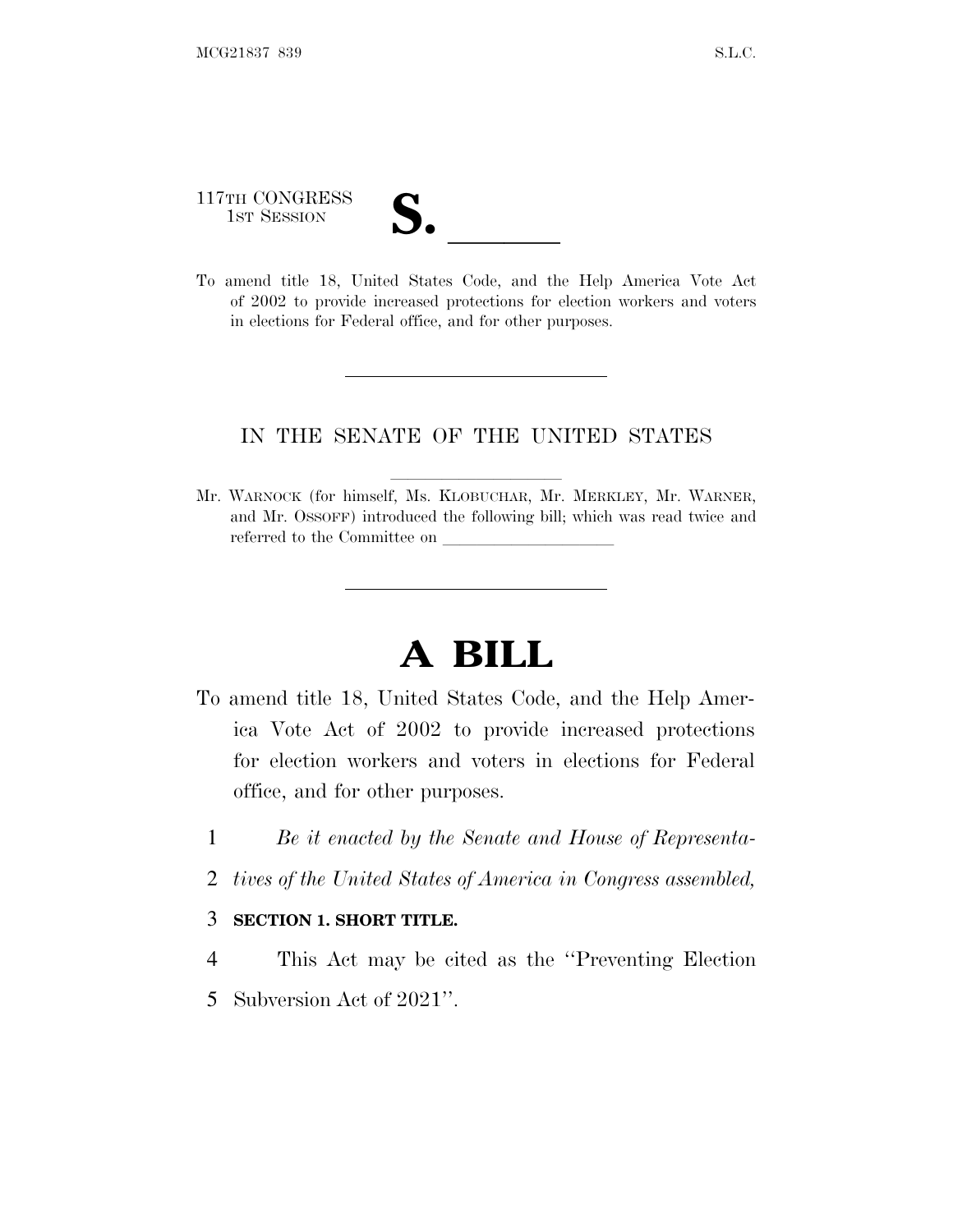$\mathfrak{D}$ 

## **SEC. 2. HARASSMENT OF ELECTION OFFICIALS PROHIB-ITED.**

 (a) IN GENERAL.—Chapter 29 of title 18, United 6 States Code, is amended by adding at the end the fol-lowing new section:

#### **''§ 612. Harassment of election-related officials**

 ''(a) HARASSMENT OF ELECTION WORKERS.—It shall be unlawful for any person, whether acting under color of law or otherwise, to intimidate, threaten, coerce, harass, or attempt to intimidate, threaten, coerce or har- ass an election worker described in subsection (b) with in- tent to impede, intimidate, or interfere with such official while engaged in the performance of official duties, or with intent to retaliate against such official on account of the performance of official duties.

 ''(b) ELECTION WORKER DESCRIBED.—An election worker as described in this section is any individual who is an election official, poll worker, or an election volunteer in connection with an election for a Federal office.

 ''(c) PENALTY.—Any person who violates subsection (a) shall be fined not more than \$100,000, imprisoned for not more than 5 years, or both.''.

 (b) CLERICAL AMENDMENT.—The table of sections for chapter 29 of title 18, United States Code, is amended by adding at the end the following new item:

''612. Harassment of election-related officials.''.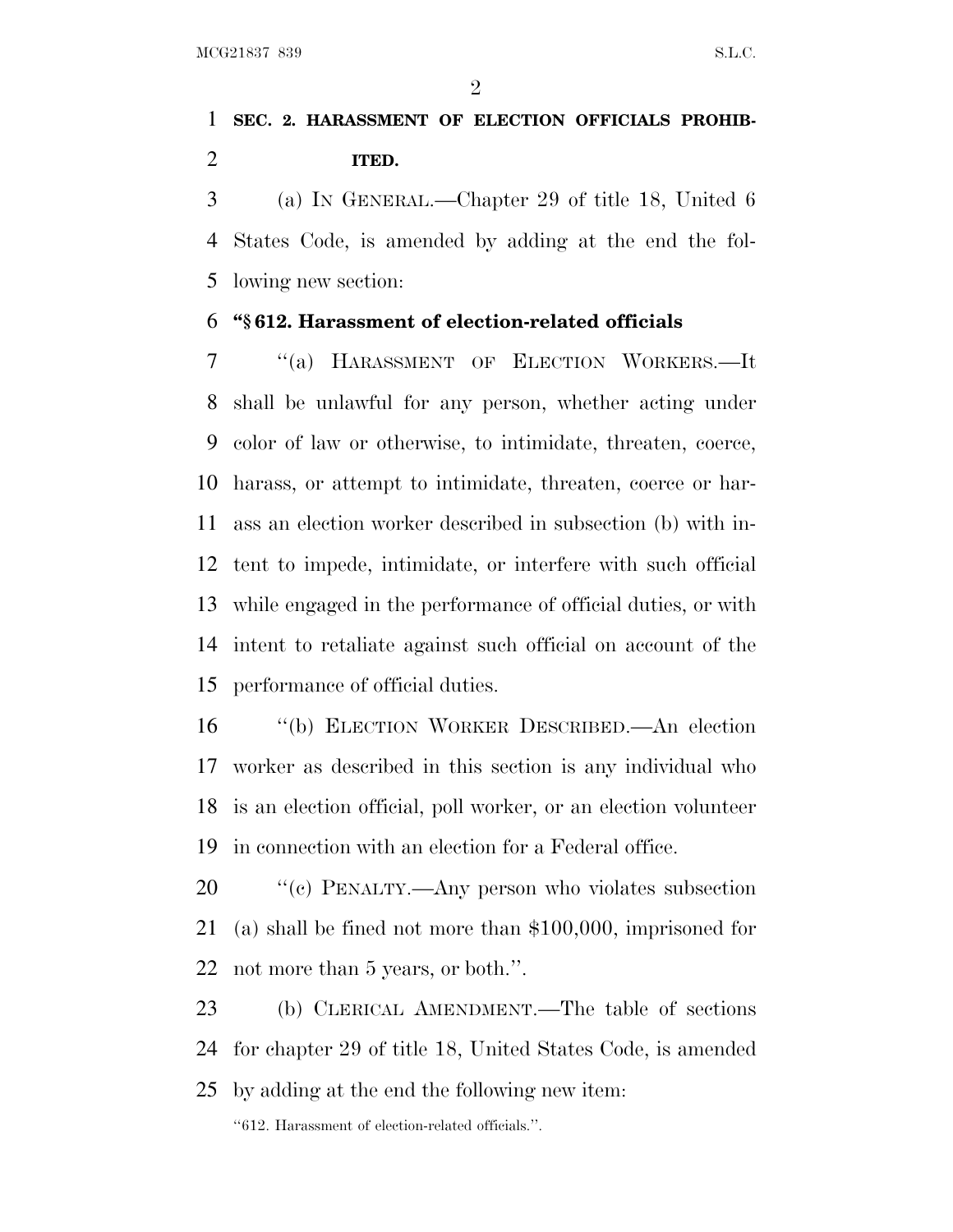| 1              | SEC. 3. PROTECTION OF ELECTION WORKERS.                |
|----------------|--------------------------------------------------------|
| $\overline{2}$ | Paragraph $(2)$ of section 119(b) of title 18, United  |
| 3              | States Code, is amended—                               |
| $\overline{4}$ | $(1)$ by striking "or" at the end of subparagraph      |
| 5              | (C);                                                   |
| 6              | $(2)$ by adding "or" at the end of subparagraph        |
| 7              | $(D)$ ; and                                            |
| 8              | (3) by adding at the end the following new sub-        |
| 9              | paragraph:                                             |
| 10             | $\lq\lq$ (E) any individual who is an election of fi-  |
| 11             | cial, a poll worker, or an election volunteer in       |
| 12             | connection with an election for a Federal of-          |
| 13             | fice;".                                                |
| 14             | SEC. 4. RESTRICTIONS ON REMOVAL OF LOCAL ELECTION      |
| 15             | ADMINISTRATORS IN ADMINISTRATION OF                    |
| 16             | ELECTIONS FOR FEDERAL OFFICE.                          |
| 17             | (a) FINDINGS.—Congress makes the following find-       |
|                | 18 ings:                                               |
| 19             | (1) Congress has explicit and broad authority to       |
| 20             | regulate the time, place, and manner of Federal elec-  |
| 21             | tions under the Elections Clause under article I, sec- |
| 22             | tion 4, clause 1 of the Constitution, including by es- |
| 23             | tablishing standards for the fair, impartial, and uni- |
|                |                                                        |
| 24             | form administration of Federal elections by State      |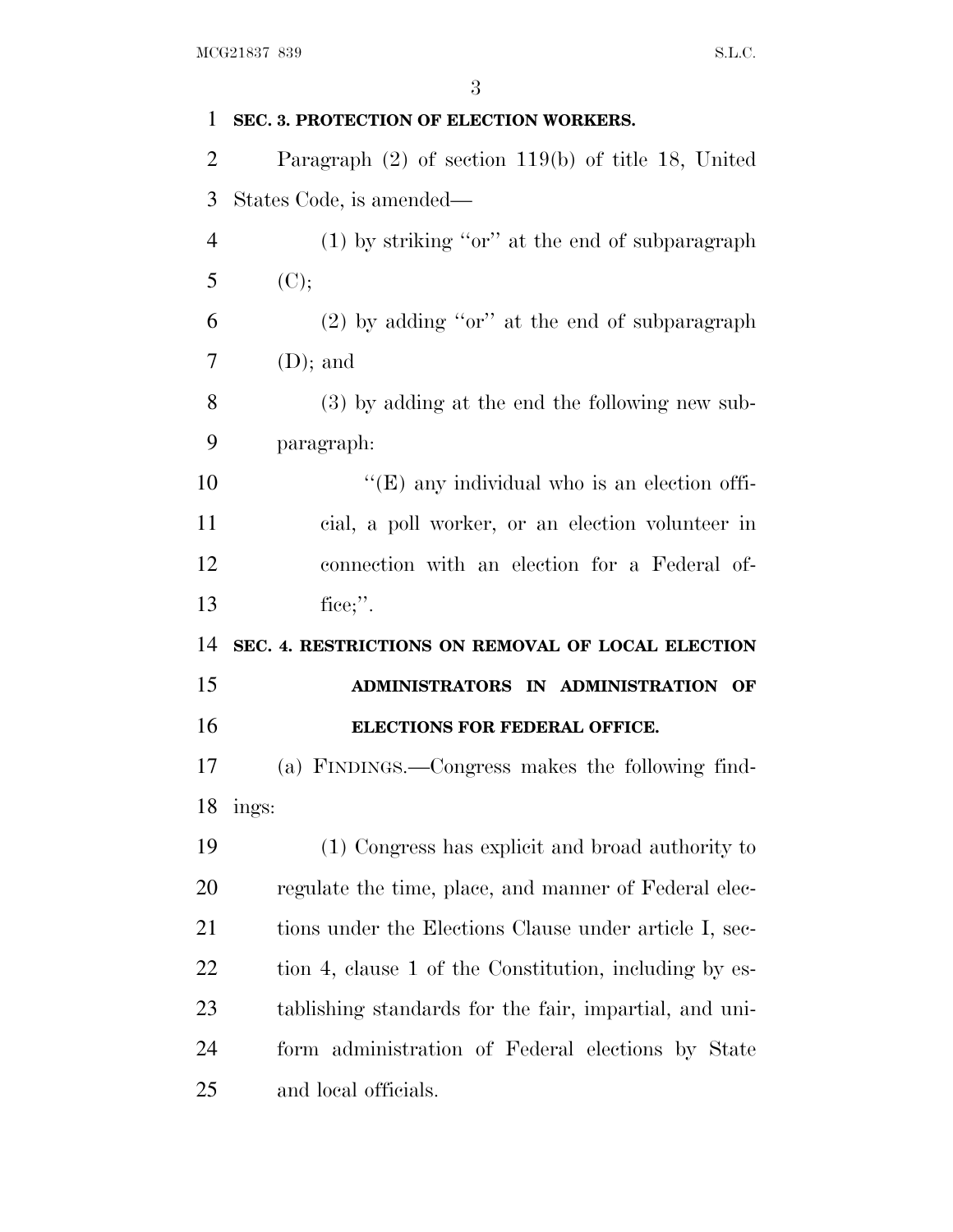(2) The Elections Clause was understood from the framing of the Constitution to contain ''words of great latitude,'' granting Congress broad power over Federal elections and a plenary right to preempt State regulation in this area. As made clear at the Constitutional Convention and the State ratification debates that followed, this grant of congressional au- thority was meant to ''insure free and fair elec- tions,'' promote the uniform administration of Fed- eral elections, and ''preserve and restore to the peo-ple their equal and sacred rights of election.''.

 (3) In the founding debates on the Elections Clause, many delegates also argued that a broad grant of authority to Congress over Federal elections was necessary to check any ''abuses that might be made of the discretionary power'' to regulate the time, place, and manner of elections granted the States, including attempts at partisan entrenchment, malapportionment, and the exclusion of political mi- norities. As the Supreme Court has recognized, the Elections Clause empowers Congress to ''protect the elections on which its existence depends,'' *Ex parte Yarbrough*, 110 U.S. 651, 658 (1884), and ''protect the citizen in the exercise of rights conferred by the Constitution of the United States essential to the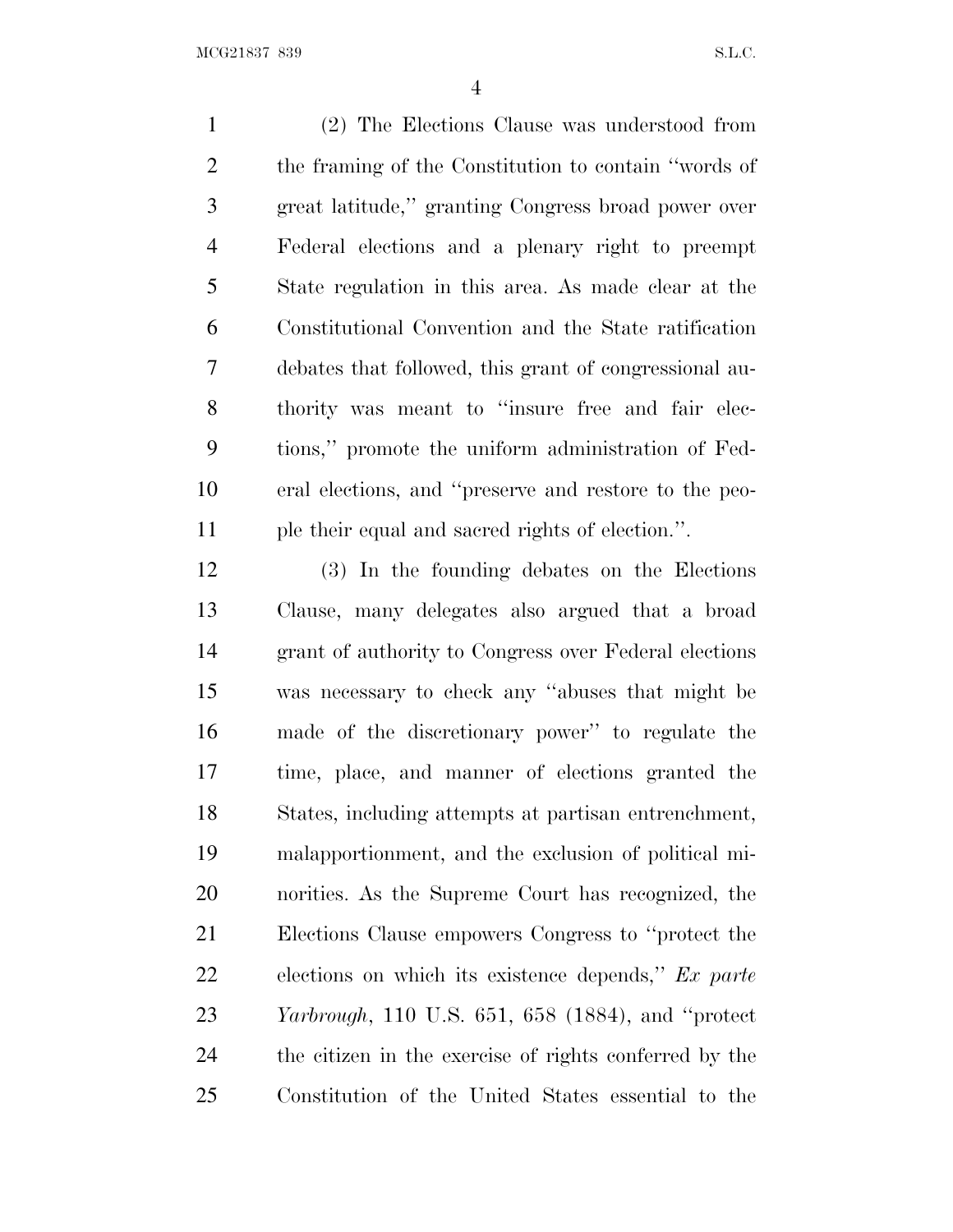healthy organization of the government itself,'' id. at 666.

 (4) The Elections Clause grants Congress ''ple- nary and paramount jurisdiction over the whole sub- ject'' of Federal elections, *Ex parte Siebold*, 100 U.S. 371, 388 (1879), allowing Congress to imple- ment ''a complete code for congressional elections.'' *Smiley v. Holm*, 285 U.S. 355, 366 (1932). The Elections Clause, unlike, for example, the Commerce Clause, has been found to grant Congress the au- thority to compel States to alter their regulations as to Federal elections, id. at id. at 366–67, even if these alterations would impose additional costs on the States to execute or enforce. *Association of Com- munity Organizations for Reform Now v. Miller*, 129 F.3d 833 (6th Cir. 1997).

 (5) The phrase ''manner of holding elections'' in the Elections Clause has been interpreted by the Supreme Court to authorize Congress to regulate all aspects of the Federal election process, including ''notices, registration, supervision of voting, protec-22 tion of voters, prevention of fraud and corrupt prac- tices, counting of votes, duties of inspectors and can-vassers, and the making and publication of election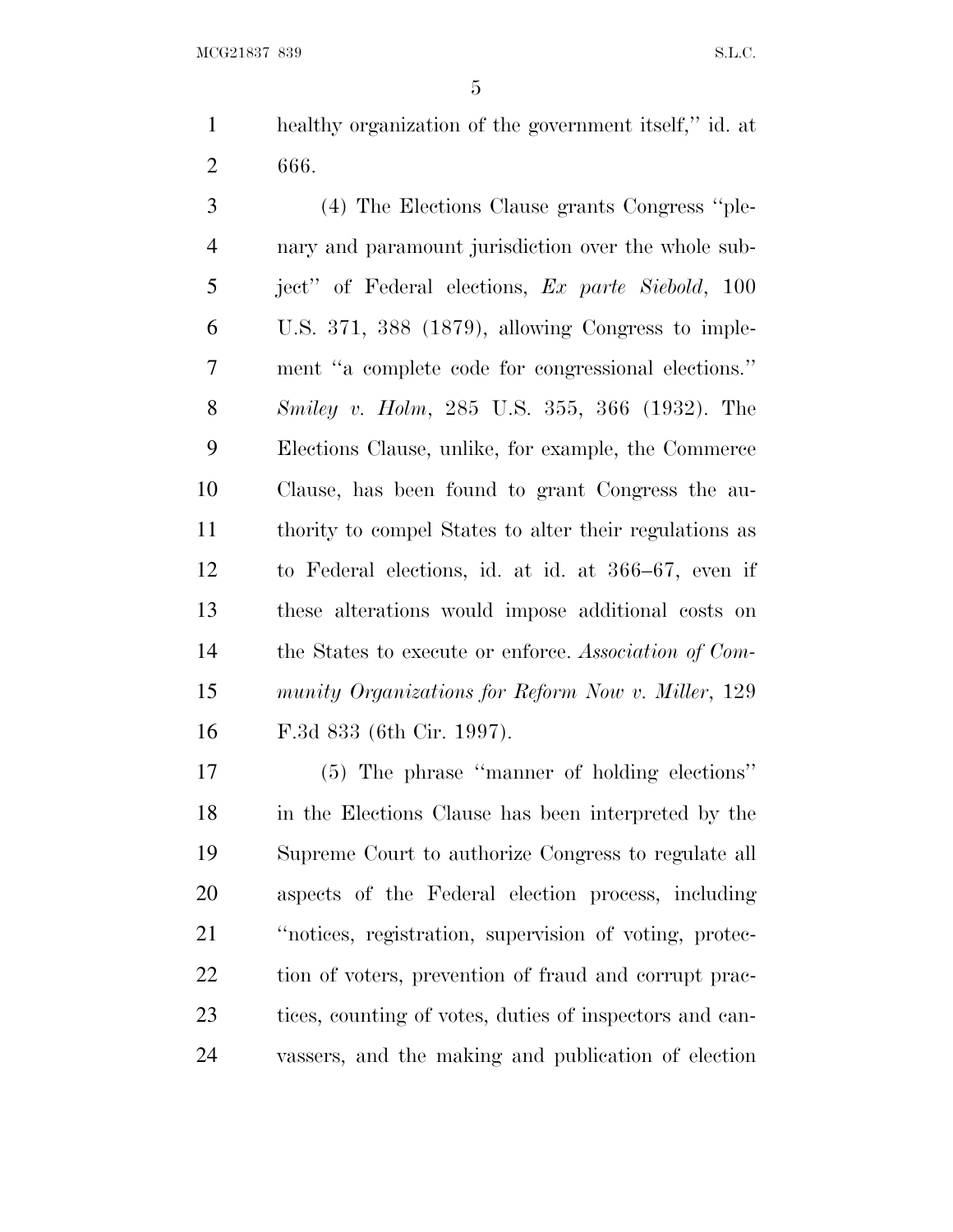returns.'' *Smiley v. Holm*, 285 U.S. 355, 366 (1932).

 (6) The Supreme Court has recognized the broad ''substantive scope'' of the Elections Clause and upheld Federal laws promulgated thereunder regulating redistricting, voter registration, campaign finance, primary elections, recounts, party affiliation rules, and balloting.

 (7) The authority of Congress under the Elec- tions Clause also entails the power to ensure en- forcement of its laws regulating Federal elections. ''[I]f Congress has the power to make regulations, it must have the power to enforce them.'' *Ex parte Siebold*, 100 U.S. 371, 387 (1879). The Supreme Court has noted that there can be no question that Congress may impose additional penalties for of- fenses committed by State officers in connection with Federal elections even if they differ from the penalties prescribed by State law for the same acts. Id. at 387–88.

 (8) The fair and impartial administration of Federal elections by State and local officials is cen- tral to ''the successful working of this government,'' *Ex parte Yarbrough*, 110 U.S. 651, 666 (1884), and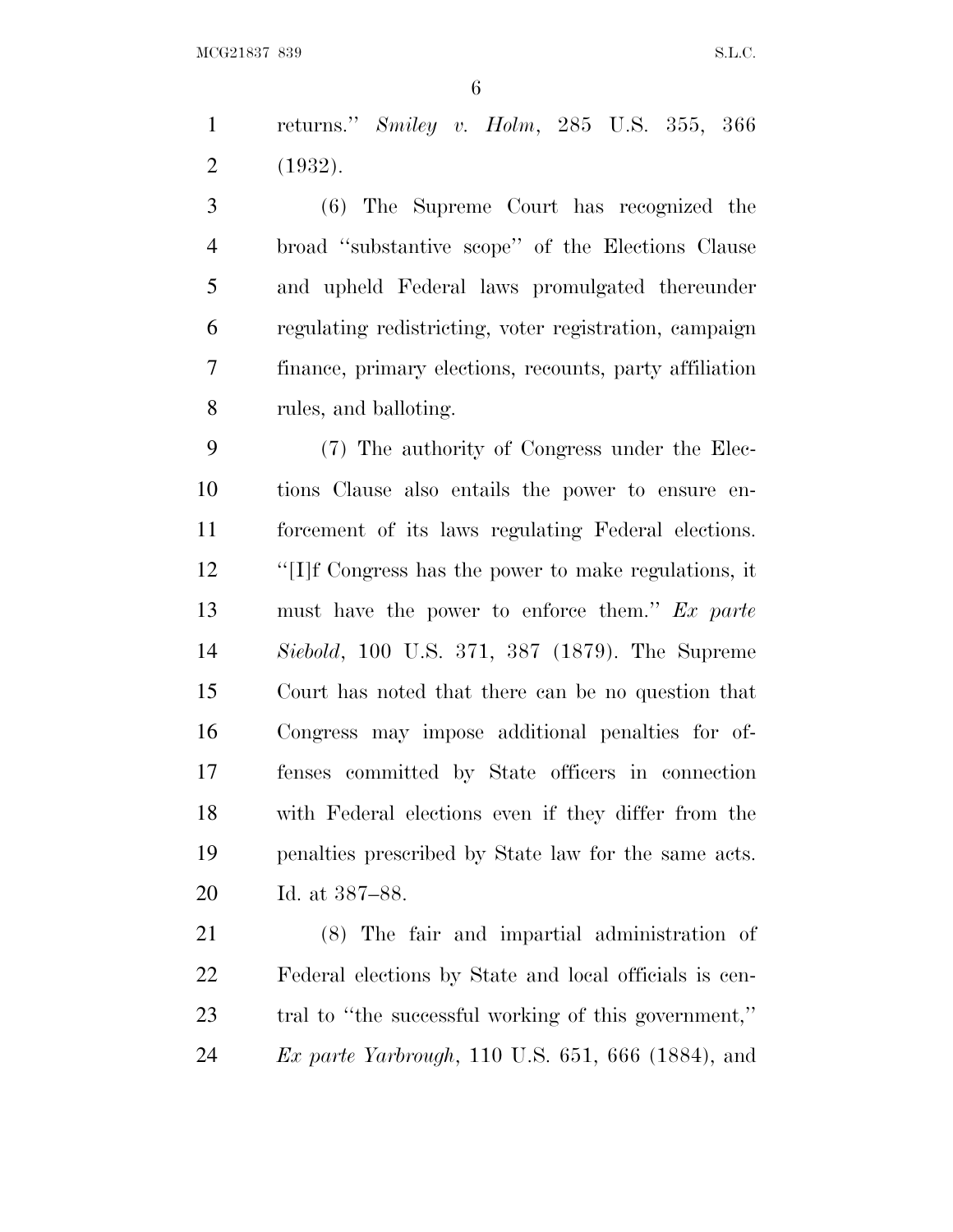to ''protect the act of voting . . . and the election 2 itself from corruption or fraud," id. at 661–62.

 (9) The Elections Clause thus grants Congress the authority to ensure that the administration of Federal elections is free of political bias or discrimi- nation and that election officials are insulated from political influence or other forms of coercion in dis- charging their duties in connection with Federal elections.

 (10) In some States, oversight of local election administrators has been allocated to State Election Boards, or special commissions formed by those boards, that are appointed by the prevailing political party in a State, as opposed to nonpartisan or elect-ed office holders.

 (11) In certain newly enacted State policies, these appointed statewide election administrators have been granted wide latitude to suspend or re- move local election administrators in cases where the statewide election administrators identify whatever the State deems to be a violation. There is no re- quirement that there be a finding of intent by the local election administrator to commit the violation.

 (12) Local election administrators across the country can be suspended or removed according to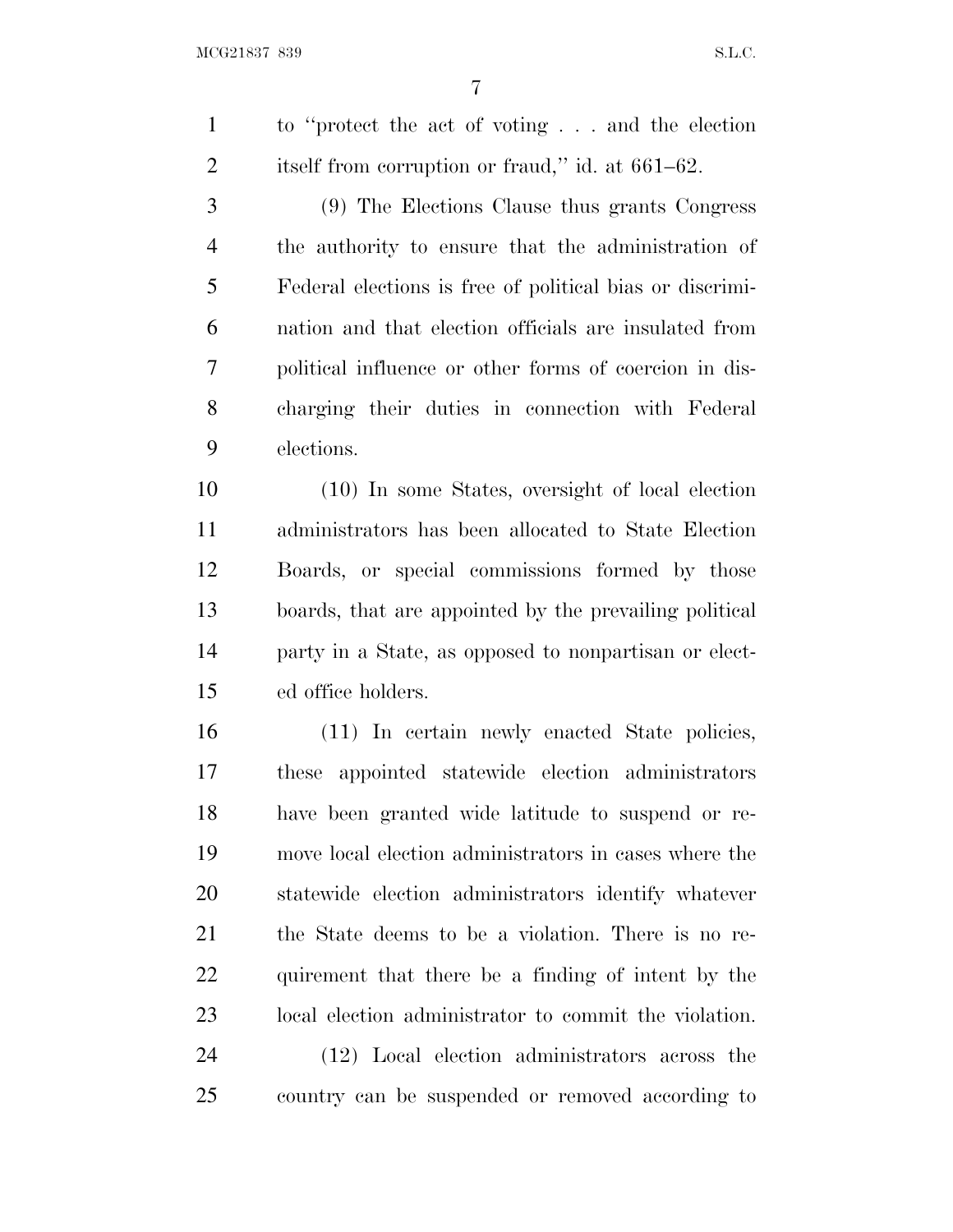different standards, potentially exposing them to dif- ferent political pressures or biases that could result in uneven administration of Federal elections. (13) The Elections Clause grants Congress the ultimate authority to ensure that oversight of State and local election administrators is fair and impar- tial in order to ensure equitable and uniform admin- istration of Federal elections. (b) RESTRICTION.— (1) STANDARD FOR REMOVAL OF A LOCAL ELECTION ADMINISTRATOR.—A statewide election administrator may only suspend, remove, or relieve the duties of a local election administrator in the State with respect to the administration of an elec- tion for Federal office for inefficiency, neglect of duty, or malfeasance in office. (2) PRIVATE RIGHT OF ACTION.— (A) IN GENERAL.—Any local election ad- ministrator suspended, removed, or otherwise relieved of duties in violation of paragraph (1) with respect to the administration of an election for Federal office or against whom any pro- ceeding for suspension, removal, or relief from duty in violation of paragraph (1) with respect

to the administration of an election for Federal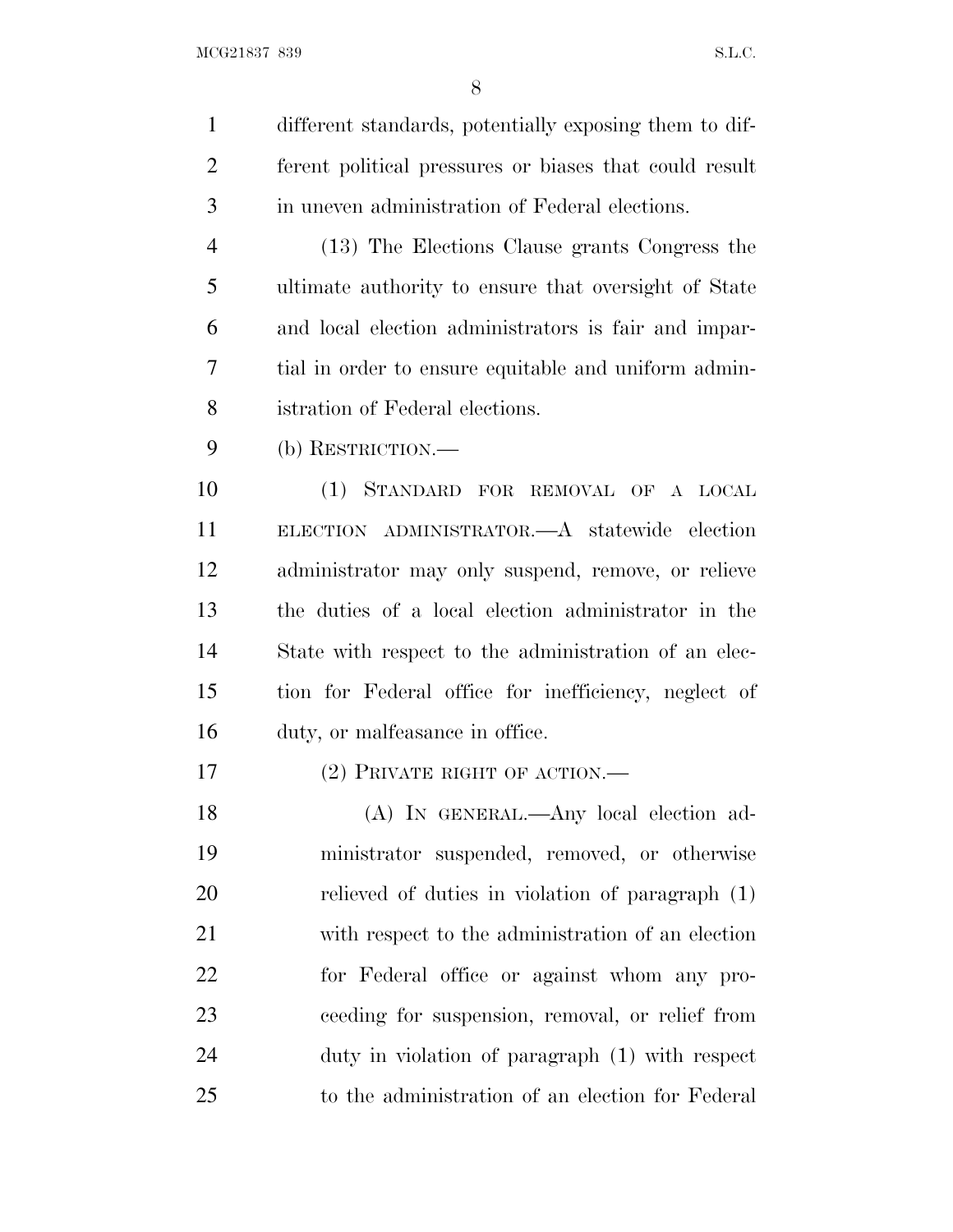office may be pending, may bring an action in an appropriate district court of the United States for declaratory or injunctive relief with respect to the violation. Any such action shall name as the defendant the statewide election administrator responsible for the adverse ac- tion. The district court shall, to the extent prac-ticable, expedite any such proceeding.

 (B) STATUTE OF LIMITATIONS.—Any ac- tion brought under this subsection must be commenced not later than one year after the date of the suspension, removal, relief from du- ties, or commencement of the proceeding to re- move, suspend, or relieve the duties of a local election administrator with respect to the ad-ministration of an election for Federal office.

 (3) ATTORNEY'S FEES.—In any action or pro- ceeding under this subsection, the court may allow a prevailing plaintiff, other than the United States, reasonable attorney's fees as part of the costs, and may include expert fees as part of the attorney's fee. The term ''prevailing plaintiff'' means a plaintiff that substantially prevails pursuant to a judicial or administrative judgment or order, or an enforceable written agreement.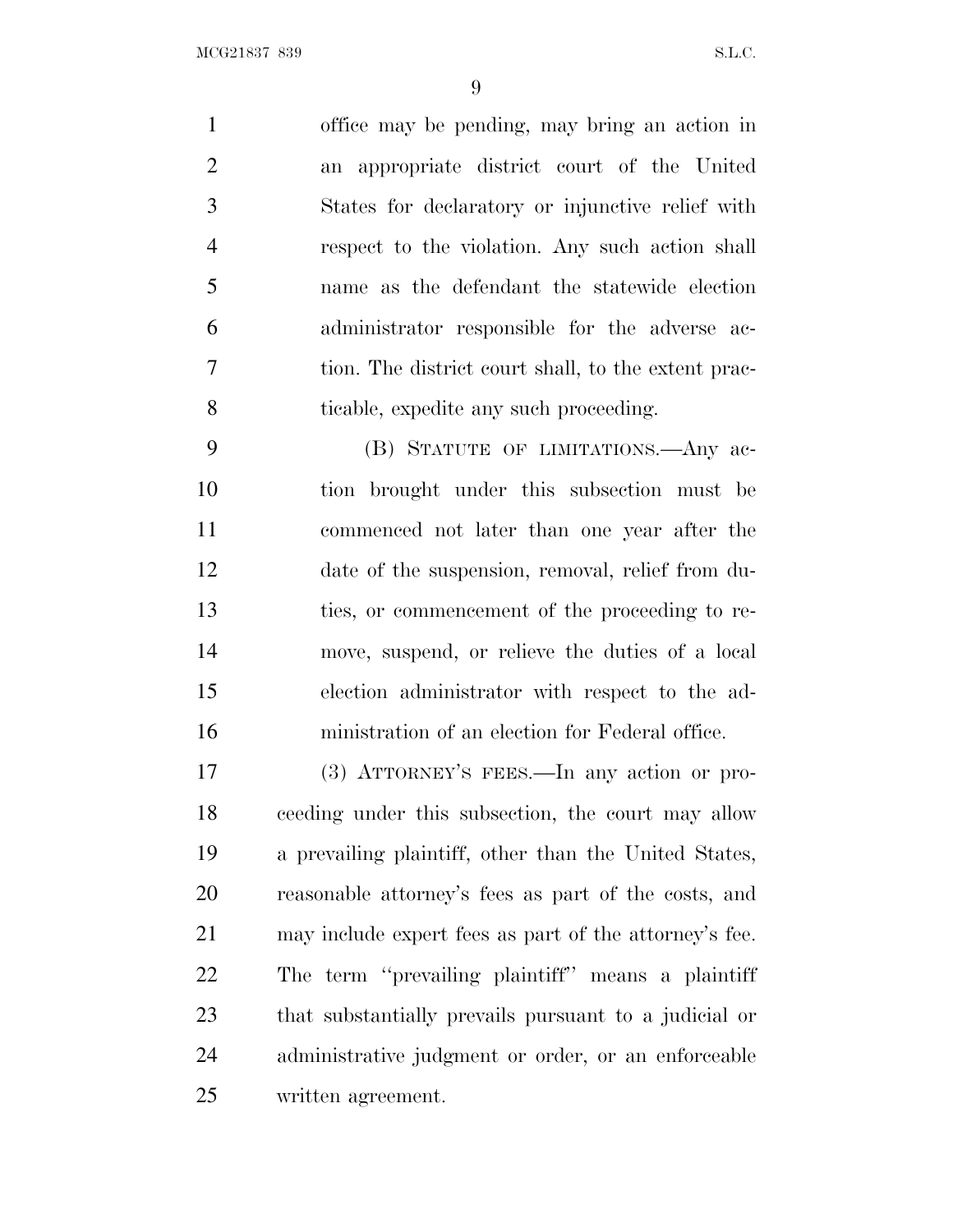(4) REMOVAL OF STATE PROCEEDINGS TO FED- ERAL COURT.—A local election administrator who is subject to an administrative or judicial proceeding for suspension, removal, or relief from duty by a statewide election administrator with respect to the administration of an election for Federal office may remove the proceeding to an appropriate district court of the United States. Any order remanding a case to the State court or agency from which it was removed under this subsection shall be reviewable by appeal or otherwise.

 (5) RIGHT OF UNITED STATES TO INTER-VENE.—

 (A) NOTICE TO ATTORNEY GENERAL.— Whenever any administrative or judicial pro- ceeding is brought to suspend, remove, or re- lieve the duties of any local election adminis- trator by a statewide election administrator with respect to the administration of an election for Federal office, the statewide election admin- istrator who initiated such proceeding shall de- liver a copy of the pleadings instituting the pro- ceeding to the Assistant Attorney General for the Civil Rights Division of the Department of Justice. The local election administrator against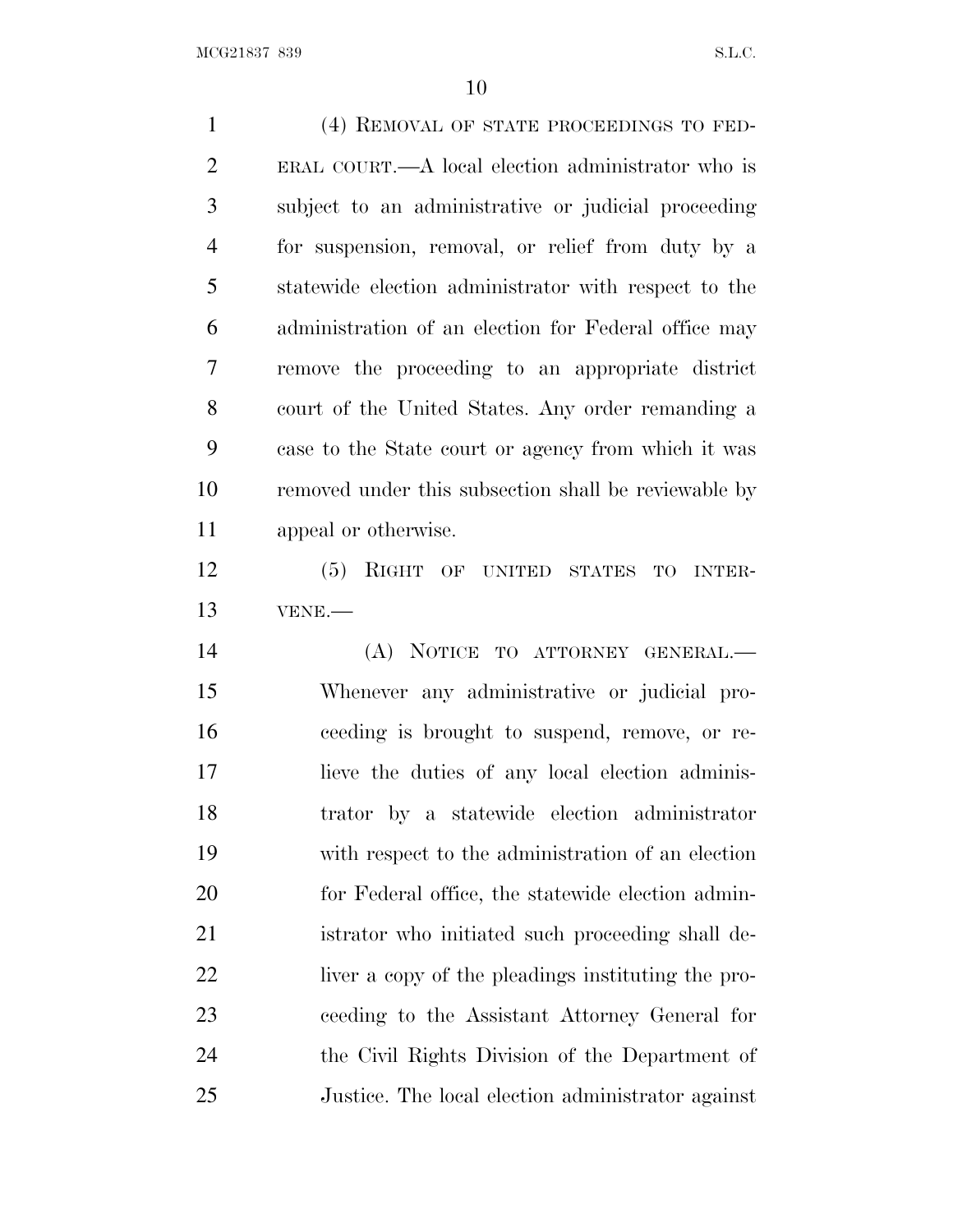whom such proceeding is brought may also de- liver such pleadings to the Assistant Attorney General. (B) RIGHT TO INTERVENE.—The United States may intervene in any administrative or judicial proceeding brought to suspend, remove, or relieve the duties of any local election admin- istrator by a statewide election administrator with respect to the administration of an election for Federal office and in any action initiated pursuant to paragraph (2) or in any removal

 (6) DEFINITIONS.—In this section, the fol-lowing definitions apply:

pursuant to paragraph (4).

 (A) ELECTION.—The term ''election'' has 16 the meaning given the term in section 301(1) of 17 the Federal Election Campaign Act of 1971 (52) 18 U.S.C. 30101(1)).

 (B) FEDERAL OFFICE.—The term ''Fed- eral office'' has the meaning given the term in section 301(3) of the Federal Election Cam-paign Act of 1971 (52 U.S.C. 30101(3)).

23 (C) LOCAL ELECTION ADMINISTRATOR.— The term ''local election administrator'' means, with respect to a local jurisdiction in a State,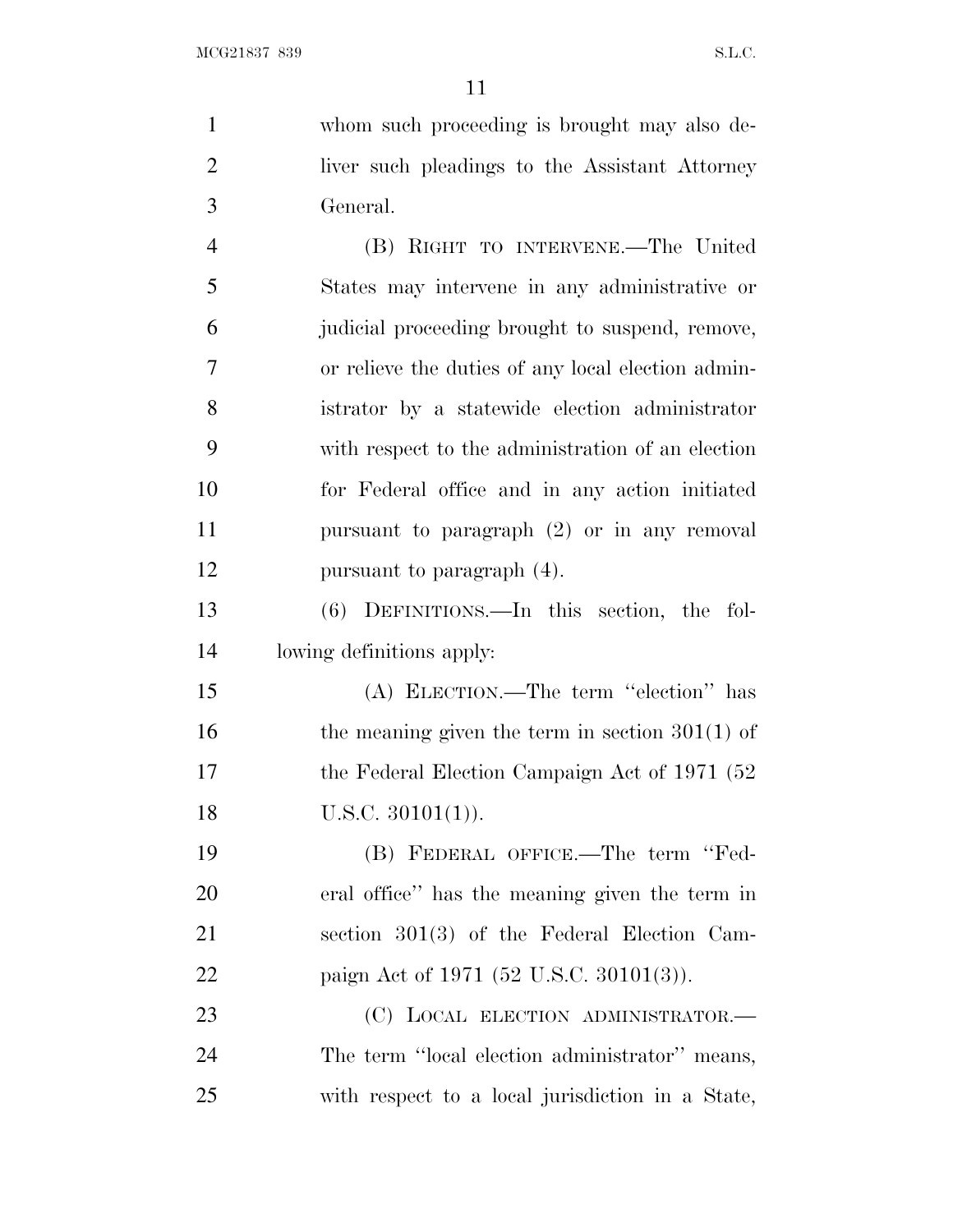| 1              | the individual or entity responsible for the ad-        |
|----------------|---------------------------------------------------------|
| $\overline{2}$ | ministration of elections for Federal office in         |
| 3              | the local jurisdiction.                                 |
| $\overline{4}$ | STATEWIDE ELECTION ADMINIS-<br>(D)                      |
| 5              | TRATOR.—The term "Statewide election admin-             |
| 6              | istrator" means, with respect to a State, the in-       |
| 7              | dividual or entity responsible for the adminis-         |
| 8              | tration of elections for Federal office in the          |
| 9              | State on a statewide basis.                             |
| 10             | SEC. 5. PROTECTIONS FOR VOTERS ON ELECTION DAY.         |
| 11             | (a) REQUIREMENT.—Subtitle A of title III of the         |
| 12             | Help America Vote Act of 2002 (52 U.S.C. 21081 et seq.) |
| 13             | is amended by inserting after section 303 the following |
| 14             | new section:                                            |
| 15             | "SEC. 303A. VOTER PROTECTION REQUIREMENTS.              |
| 16             | "(a) REQUIREMENTS FOR CHALLENGES BY PERSONS             |
| 17             | OTHER THAN ELECTION OFFICIALS.-                         |
| 18             | REQUIREMENTS FOR CHALLENGES.-No<br>``(1)                |
| 19             | person, other than a State or local election official,  |
| 20             | shall submit a formal challenge to an individual's eli- |
| 21             | gibility to register to vote in an election for Federal |
| 22             | office or to vote in an election for Federal office un- |
| 23             | less that challenge is supported by personal knowl-     |
| 24             | edge with respect to each individual challenged re-     |
| 25             | garding the grounds for ineligibility which is—         |
|                |                                                         |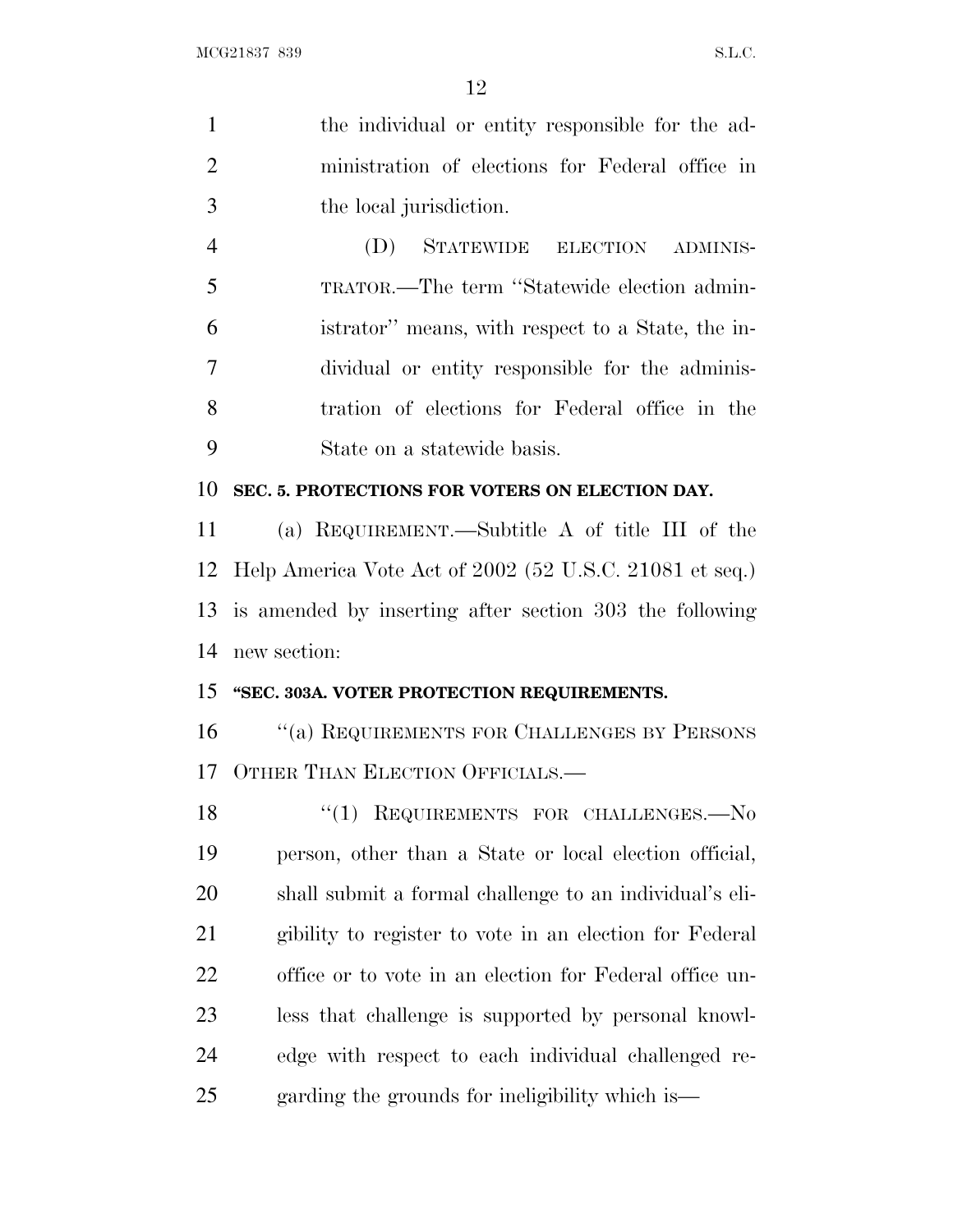| $\mathbf{1}$   | $\lq\lq$ documented in writing; and                     |
|----------------|---------------------------------------------------------|
| $\overline{2}$ | $\lq\lq$ subject to an oath or attestation              |
| 3              | under penalty of perjury that the challenger has        |
| $\overline{4}$ | a good faith factual basis to believe that the in-      |
| 5              | dividual who is the subject of the challenge is         |
| 6              | ineligible to register to vote or vote in that elec-    |
| 7              | tion, except a challenge which is based on the          |
| 8              | age, race, ethnicity, or national origin of the in-     |
| 9              | dividual who is the subject of the challenge may        |
| 10             | not be considered to have a good faith factual          |
| 11             | basis for purposes of this subparagraph.                |
| 12             | "(2) PROHIBITION ON CHALLENGES ON OR                    |
| 13             | NEAR DATE OF ELECTION.—No person, other than            |
| 14             | a State or local election official, shall be permitted— |
| 15             | "(A) to challenge an individual's eligibility           |
| 16             | to vote in an election for Federal office on any        |
| 17             | day on which the individual votes in person on          |
| 18             | grounds that could have been made in advance            |
| 19             | of such day, or                                         |
| 20             | $\lq\lq$ to challenge an individual's eligibility       |
| 21             | to register to vote in an election for Federal of-      |
| 22             | fice or to vote in an election for Federal office       |
| 23             | less than 10 days before the election unless the        |
| 24             | individual registered to vote less than 20 days         |
| 25             | before the election.                                    |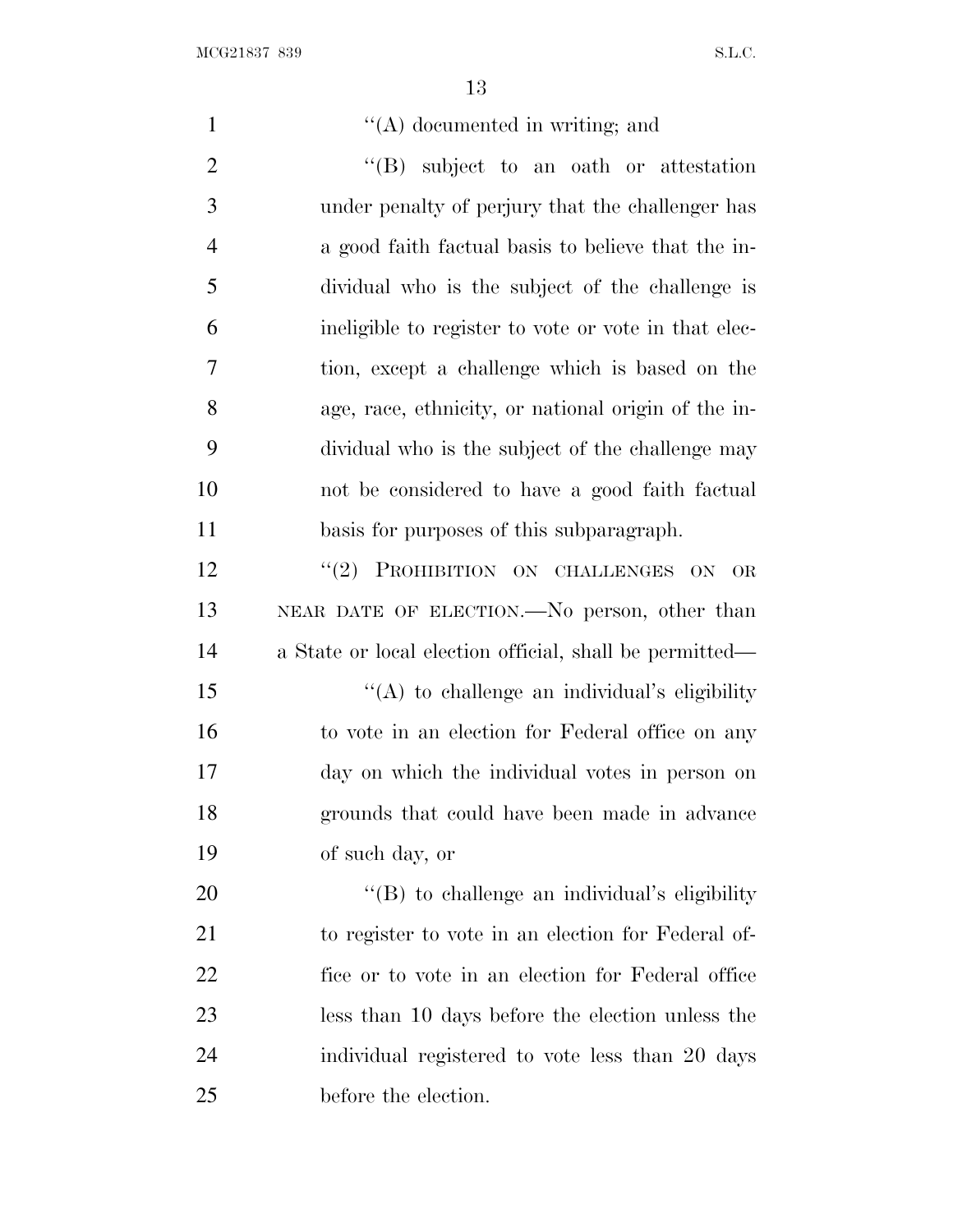''(b) BUFFER RULE.—A person who is serving as a poll observer with respect to an election for Federal office may not come within 8 feet of a voter or ballot at a polling location during any period of voting (including any period of early voting) in such election.

 ''(c) EFFECTIVE DATE.—This section shall apply with respect to elections for Federal office occurring on and after January 1, 2022.''.

 (b) CONFORMING AMENDMENT RELATING TO VOL- UNTARY GUIDANCE.—Section 311(b) of such Act (52 U.S.C. 21101(b)) is amended—

 (1) by striking ''and'' at the end of paragraph 13  $(2)$ ;

 (2) by striking the period at the end of para-15 graph (3) and inserting "; and"; and

 (3) by adding at the end the following new paragraph:

18  $(3)$  in the case of the recommendations with respect to section 303A, June 30, 2022.''.

 (c) CONFORMING AMENDMENT RELATING TO EN- FORCEMENT.—Section 401 of such Act (52 U.S.C. 21111) is amended by striking ''and 303'' and inserting ''303, and 303A''.